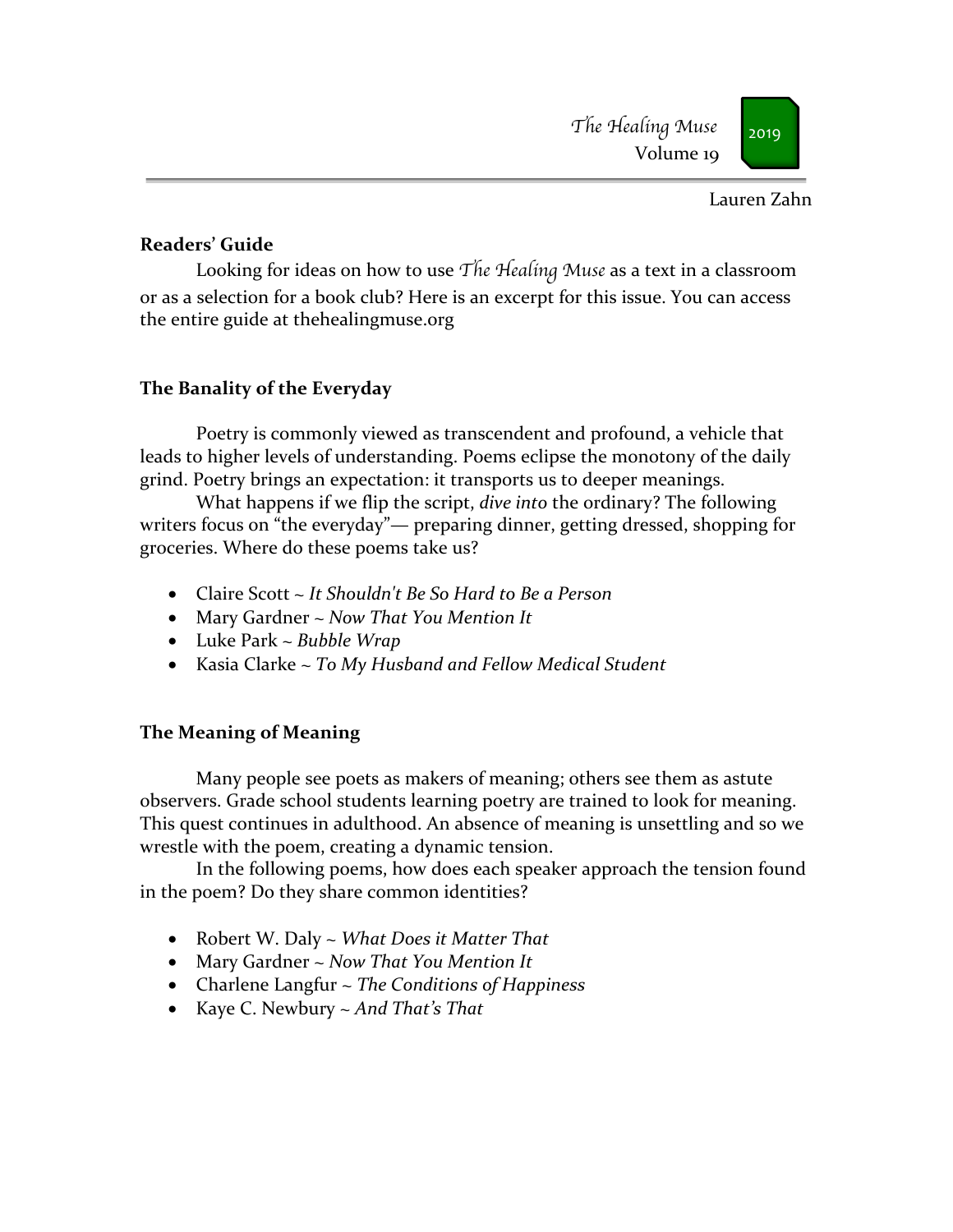#### **Cosmic Humility: The Smallness of Man**

Carl Sagan is well-known for his description of the planet we inhabit as a mere "speck in the great enveloping cosmic dark." Sagan diagnoses the collective "delusion that we [as humans] have some privileged position in the Universe." He offers the unsettling prospect of our *own* existential smallness, our insignificance in the vast majesty of the cosmos.

How do the following writers envision man's position in relation to the Universe? Do they evoke a sense of fear, acceptance, wonder, or awe?

- Jerome Gagnon ~ *Invisible Ocean*
- Joan Cofrancesco ~ *The Poem That I Will Be Remembered For*
- Rich H. Kenney, Jr. ~ *Closer Looks*

### **Mending of the Self**

The self can be splintered in several ways, physically, mentally, even spiritually, and the aftershock induced by this subjective fracturing is persistent and pernicious. Trauma reaches beyond space and time; the stability and certainty may vanish in its wake. Recovery from trauma entails reintegration: the shattered shards of the self must be rearranged and bonded together again.

Examine how these writers narrate the experience of trauma. Discuss any methods for repair, recovery, and a return to wholeness the poems bring to mind.

- N. LaBril ~ *PTSD is*
- Ellen Schmidt ~ *The Knitters*
- Donna L. Emerson ~ *In the Retelling*
- Gloria Heffernan ~ *Fused*
- Sarah Kuhlman ~ *Rage*

#### **Objects and Memories**

Objects hold stories, and these stories remain alive inside and often thanks to the concrete permanence of objects. Memories *can* die; but they can also be recalled or resurrected through objects: the black safety shoes that carried your father across the dance floor at your wedding (Friebele); the kitchen table you sat at as a child (Spaulding); the brush that still holds strands of your father's hair (Newbury). Objects hold memories; objects keep memories of loved ones alive.

Discuss the psychological power of objects in these poems. Identify the object at the center of each poem. What emotions rise to the surface for the